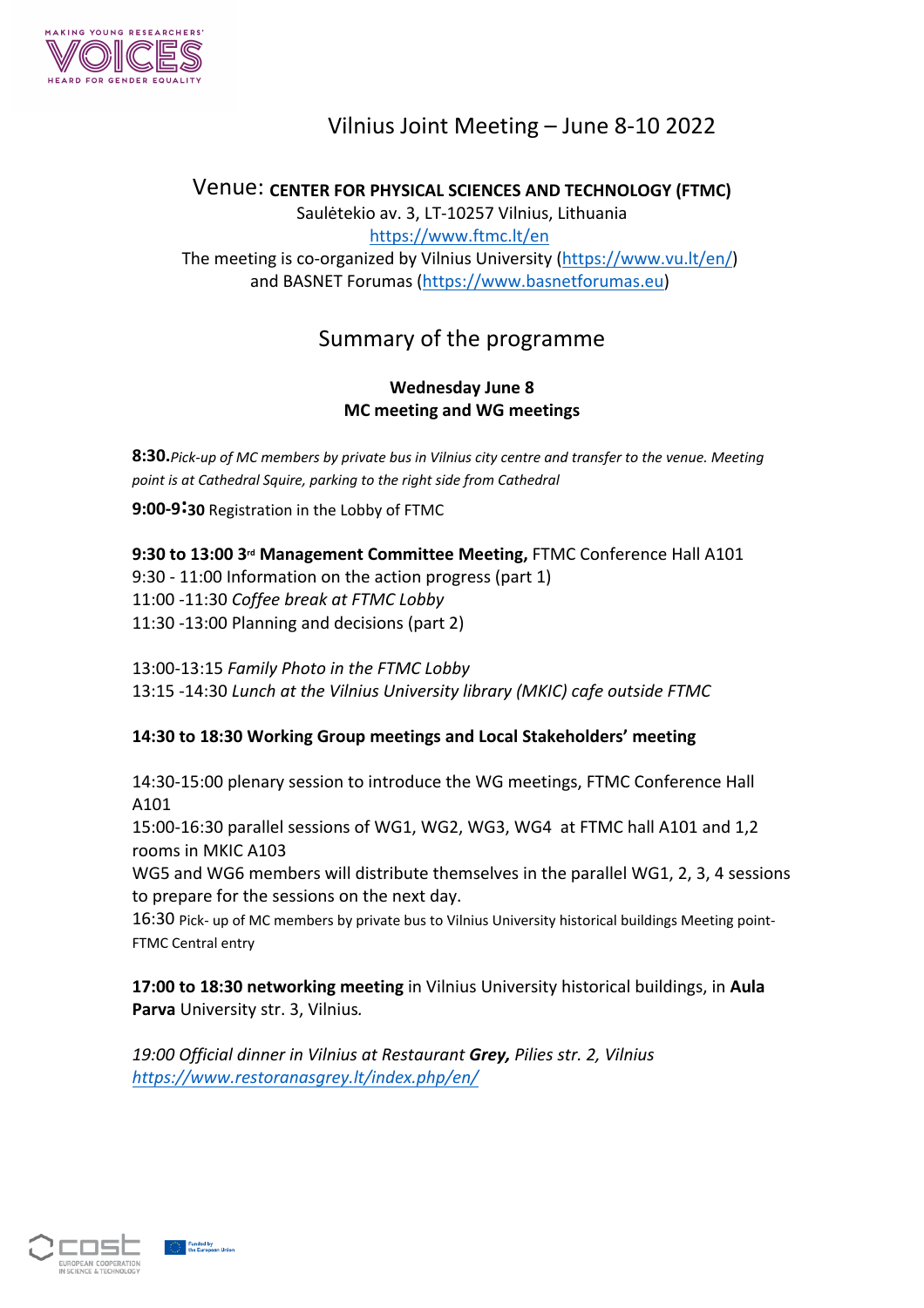

## **Thursday June 9**

### **WG meetings**

**8:30** *Pick up of WG members by private bus in Vilnius city centre and transfer to the venue. Meeting point Cathedral Squire, parking to the right side from Cathedral* **9:00** Registration in the Lobby of FTMC

**9:30 to 13:00 Transversal Working Group meetings** at FTMC Hall and 1, 2 rooms in MKIC A103

- 9:30 11: 00
	- Transversal session of WG5 and other Working Groups, NTMC large Hall?
	- In parallel: Stakeholders' Board session facilitated by the Stakeholder's Board Coordinator Room No1 in MKIC A103?

## 11:00-11:30 *Coffee break at FTMC lobby*

11:30 to 13:00 in FTMC Hall A101 and in MKIC two rooms in A103

- 
- Transversal session of WG6 and other Working Groups<br>- In parallel: Science Communication session facilitated by the Science Communication Officer

13:00-14:00 *Lunch at the Vilnius University library MKIC cafe outside FTMC*

## **14:30 to 18:00 Contributions of the Working Groups to the Conceptual Framework**

14:30 -16:00 Parallel sessions of each WG dedicated to the Conceptual Framework in FTMC Hall A101 and 1 and 2 rooms in MKIC in A103

16:00-16:30 *Coffee break at FTMC Lobby*

16:30-18:00Plenary session of all Working Groups to share inputs and decide next steps

18:00 End of the working groups meetings

18:15 *Pick up of MC members by private bus to Vilnius University centre-Cathedral squire. Meeting point- FTMC Central entry*

### **Friday June 10 Core Group Meeting,** FTMC Saulėtekio av. 3, Room D401

9:00. *Pick up of CG members by private minibus in Vilnius city centre and transfer to the venue. Meeting point Cathedral Squire parking to the right side from Cathedral*

9:30 -11:00 sharing outcomes of the Vilnius meetings 11:00-11:30 *Coffee break* 11:30-13:00 planning of the next grant periods 13:00-14:30 *Lunch*  14:30-16:00 Closing session and wrap up



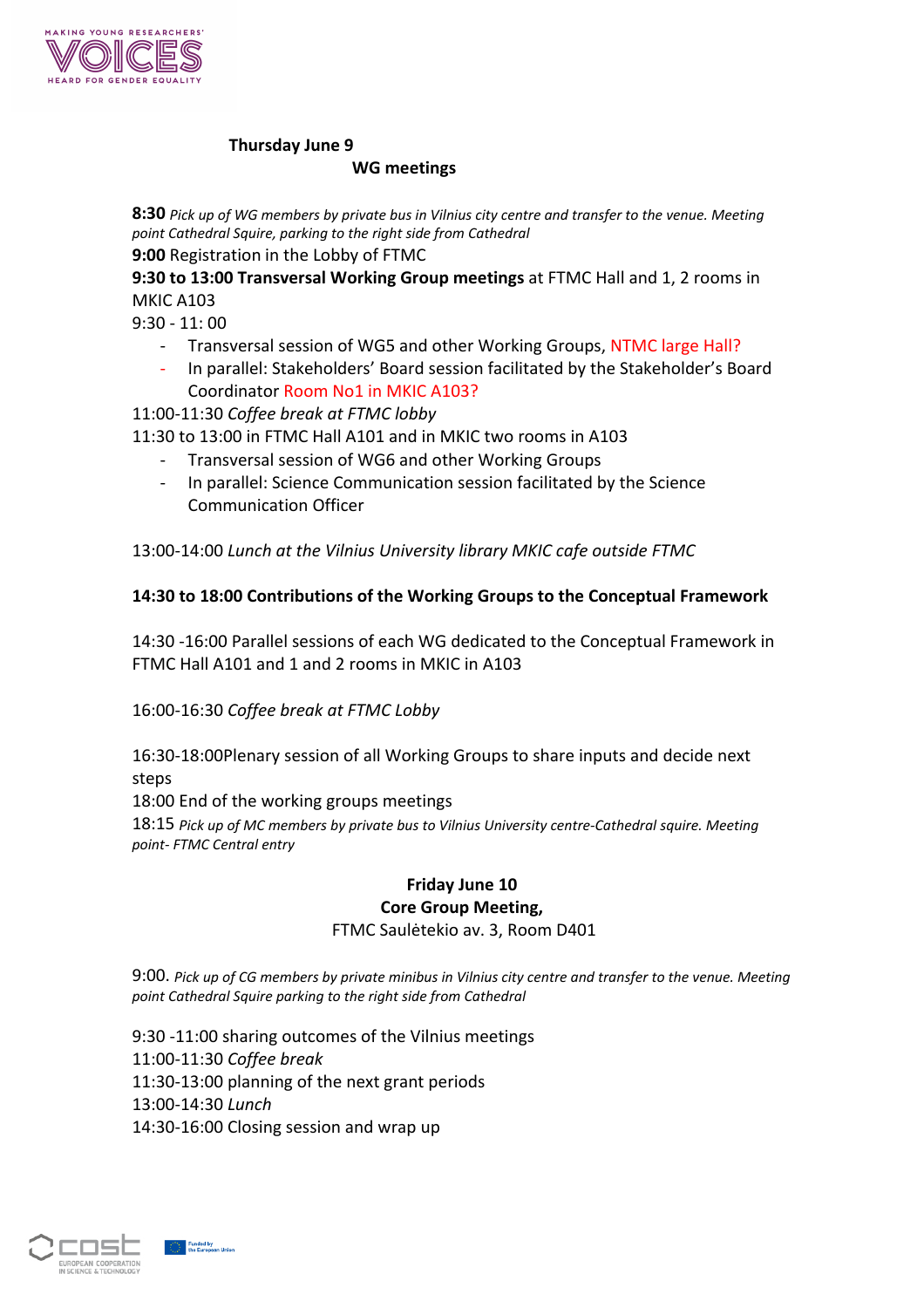

#### 16:15 *Pick up of WG members by private minibus to City Centre Cathedral Squire. Meeting point at FTMC entry Practical information*

According to the last version of COST "**annotated rules**" (formerly known as the "Vademecum") the local organiser can provide only coffee breaks and refreshments; meals, accommodation and local transportation must be paid by each participant on her/his **daily allowance** (183€ per day in Lithuania). In addition, long distance travel expenses (more than 100 km) are reimbursed upon presentation of the invoice. The last version of the "annotated rules" is available on the COST website: [https://www.cost.eu/uploads/2022/02/COST-094-21-Annotated-Rules-for-COST-](https://www.cost.eu/uploads/2022/02/COST-094-21-Annotated-Rules-for-COST-Actions-Level-C-2022-02-15.pdf)

[Actions-Level-C-2022-02-15.pdf](https://www.cost.eu/uploads/2022/02/COST-094-21-Annotated-Rules-for-COST-Actions-Level-C-2022-02-15.pdf).<br>Participants are invited to sign the **attendance list** in the **morning and in the afternoon** each day. Signing the attendance list is a condition to claim the reimbursement of expenses after the meeting.

As the venue is located approximately 7 km from the center of the city, the local organizer has arranged for us **private bus transfers** from the city center to the venue. *Meeting point is in the Cathedral Squire parking to the right side from Cathedral*. We strongly recommend you use this transfer service offered by the local organizer and choose a hotel near the pick-up location. The venue can also be reached by public transport (trolley No 2 and bus No 10) from the city center in about 30 to 50 minutes.

**Lunch** will be paid by each participant at the desk of the VU Library Café. The Café will prepare for participants 3 special menus, including meat, fish, and vegetarian options. The cost is approximately 10-15€.

**Official dinner** will be paid in advance online, please register here: <https://www.basnetforumas.eu/cost-action-ca-0137-voices-mc-meeting/> or <https://forms.gle/7aWFn2huYwqsJCV8A>

The price is 40€. If online payment is impossible, please, the alternative option is to pay in cash at the registration desk on June 8. Please provide the exact amount as we cannot guarantee that we will be able to give change. Tickets will be handed out at the registration desk and will be requested by the restaurant in the evening. Except in exceptional cases, we kindly ask you to attend the official dinner. This meeting is the only face-to-face meeting of the first grant period, and it is important that we use this time to get to know each other better.

Participants organize their **accommodation** in Vilnius as they wish. We recommend choosing a hotel in the city center, close to the bus pick up location. Plenty of options are available on Booking.com or other reservation systems. Tourist information is

available on [https://www.govilnius.lt/visit-vilnius.](https://www.govilnius.lt/visit-vilnius)<br>Regarding **reimbursements after the meeting**, expenses are claimed through the e-cost platform. You will receive a message with a link after the meeting. The only justification to provide for the daily allowance (DA) is the signature on the attendance list, you do